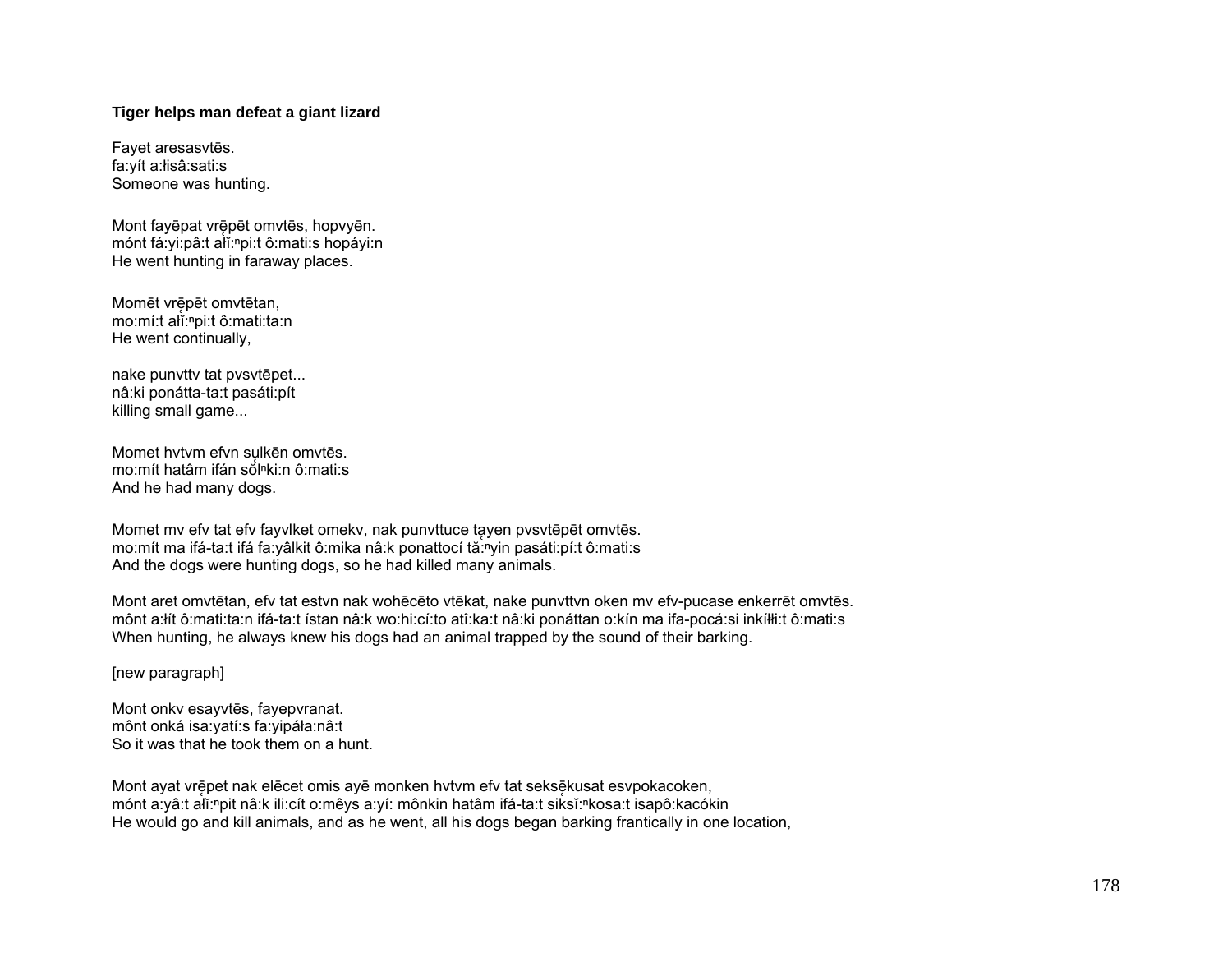momusen my efy-pucase tat, ylece mahēt ayat, ayet eroran, mô:mosin ma ifa-pocá:si-ta:t alici- má:hi:t a:yâ:t ă:nyit iło:łâ:n so the dogs' master walked very fast

cvto-rakko estvmahet oman, cato-łákko istamá:hit ô:ma:n until he came to a place where there were huge boulders,

mv mahen okēpen... A̜yet eroran, ma má:hin oki:pín ă:nyit iło:łâ:n and that was about where they were as he approached...

taksvpulkv-rakkot vrēpen eshecaket okehpvtet ont omis, taksapolka-łákkot ałi:pín ishicâ:kit okíhpatit ónt o:mêys They had found a giant lizard,

mv efv sulkat hvmke-ylken esepvntut ehutet omacoks komvkat mahe tat resvsumket ma ifá sólka:t hámki-ăl<sup>n</sup>kin isípántot ihótit ô:macóks kô:maka:t má:hi-ta:t łísasomkít but from the many dogs, the lizard was taking one dog at a time and disappearing,

hofonekvnton efv tat yesēpet esvrēpen okvkehpvten hēcet huervtet, hofónikánton ifá-ta:t yísi:pít isáłi:pín okakíhpatin hî:cit hôyłatit and before long it would return for another dog, he saw, standing there,

momusen ehvpo fvccvn eralētkvtēs. mô:mosin ihapó: fáccan iłá:li:tkatí:s and then he ran back toward his camp.

Mont eratet oman, mv efv wohkakvte cvyayvkē omē haken em apohicvntut... mónt iłâ:tit o:mâ:n ma ifá wó:hka:katí: caya:yakí: ó:mi: ha:kín im- á:poheycántot As he came back, he listened occasionally and heard the dogs gradually cease their barking...

Ayusē hayen momusen efv tat hvtvm em apohican, a:yosí: ha:yín mô:mosin ifá-ta:t hatâm im- á:poheycâ:n As he continued on, he kept listening for the dogs

efv tat cvyayakus hakēpen ayen omat momusen my nake efv vyocē, 'sarē hehcē rienlētkat, myt hytym my efv-pucasen assēcēpat... ifá-ta:t cayă:<sup>ⁿ</sup>yá:kos há:ki:pín a:yín o:mâ:t mô:mosin ma nâ:ki ifá ayo:cí: sa:łí: híhci: ła:inlî:tka:t mát hatâm ma ifa-pocá:sin a:ssi:cî:pa:t but they had grown quiet and the creature that he had seen catching the dogs began chasing the dog's master...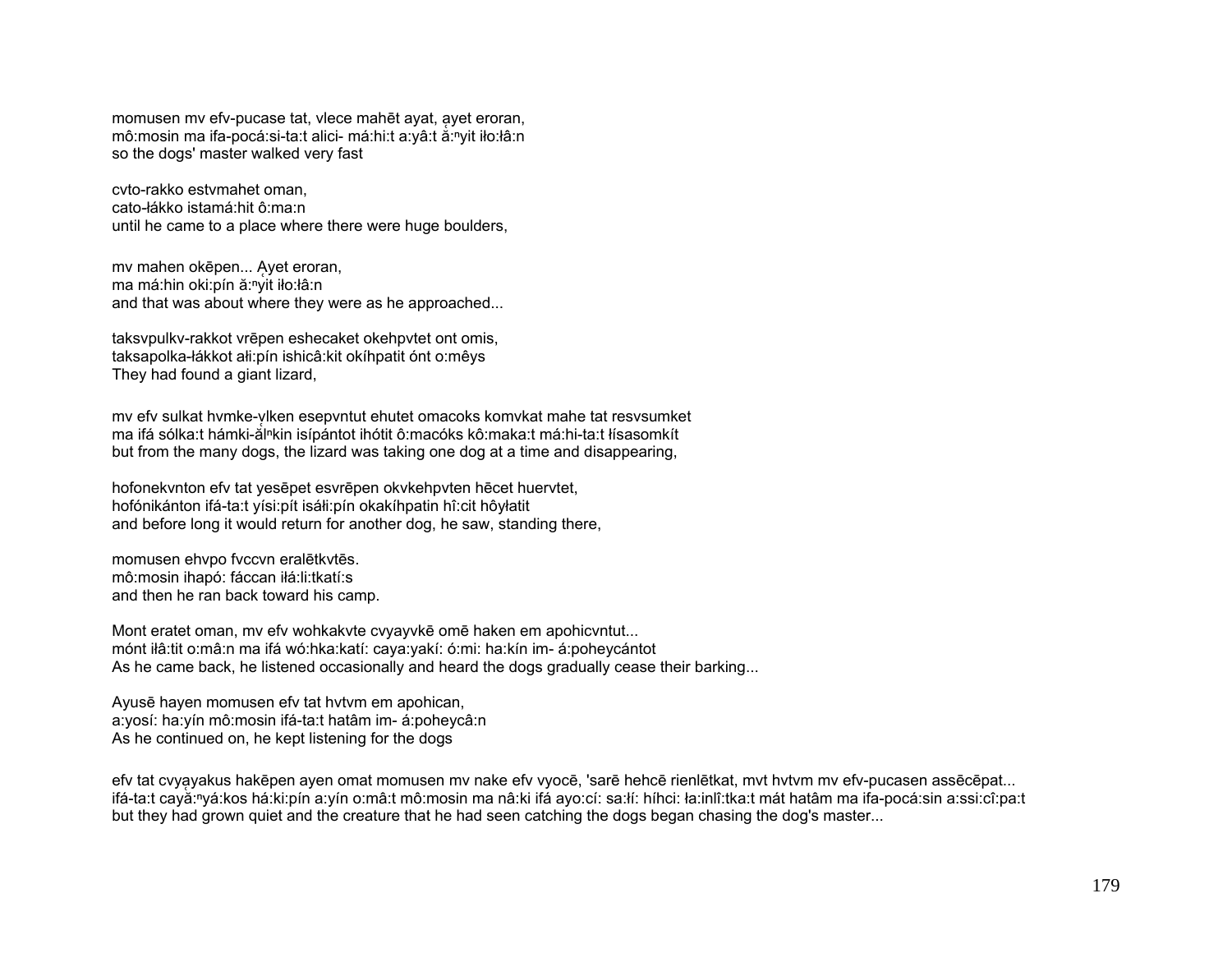Ayusē hayen cvcakkēpen hēcvyvntvs, makvtēs, mahokvnts. a:yosí: ha:yín cacá:kki:pín hi:cayántas ma:katí:s má:ho:kánts I saw it catching up to me, he said, it was said.

Mont omis vneu ayusē hayin, vtēpet, momusen cvcvkiket momusen cvsēpvntvs, makesasvtēs. mónt o:mêys anió a:yosí: ha:yéyn ati:pít mô:mosin cacakêykit mô:mosin casi:pántas ma:kisâ:sati:s I kept going, but it caught me, he said.

Momen cvsēpet omēpekv, yescvfulket omen ont omis, momusen estomvko tayet vtvtarkin momusen 'svcvyēpvntvs.[8] mo:mín casĭ:ʰpit omi:piká yíscafolkít o:mín ónt o:mêys mô:mosin istó:mako: tâ:yit atată:ʰłkeyn mô:mosin sácayi:pántas Having caught me, it was taking me back, but unable to do anything, I just hung there as it took me.

Momen 'svcayet omisan hvtvm nake oklanē omēt nekēyen hēcit omvyis, mo:mín sáca:yít o:mêysa:n hatâm nâ:ki oklá:ni: ó:mi:t niki:yín hî:ceyt o:mayêys As he was taking me, I saw something sort of brown moving,

mvn hvtvm hvmket aret omētvlkētok... mán hatâm hámkit a:łít omi:tâlki:tó:k and I assumed it was another one...

Mvn eretepaken omat, momusen, Cvstomēcepvranēs, komvken vtarkvyvntvs. mán iłitipâ:kin o:mâ:t mô:mosin castomí:cipáła:ní:s kô:makin ata:łkayántas When the two get together, Something will happen to me, I thought as I hung there.

Mont omen 'svcayet omisan, Yvmv mahen nake tat nekēyet os komvken, mimv min vkerricet vtarkin omisan, mónt o:mín sáca:γít o:mêγsa:n yamá mă:ʰhin nâ:ki-ta:t niki:γít ó:s kô:makin méyma mêyn akiłłêycit ată:ʰłkeyn o:mêysa:n As he continued taking me, all I could think about was, This is right where something moved, and I hung there,

mvn nake vrēpet ohmvtet... mán nâ:ki ałi:pít óhmatit and indeed it had been another creature...

Mvn resvcoren kaccvt vrēpet omehpvtet... mán 'łisacô:łin ká:ccat ałi:pít omíhpatit As [the lizard] carried me there, it became clear that it had been a tiger...[2]

Mv taksvpulkv-rakkon enhomecepēt vrēpet ohmvtet, ma taksapolka-łákkon inhomicipí:t ałi:pít óhmatit It had been going around angry with the giant lizard,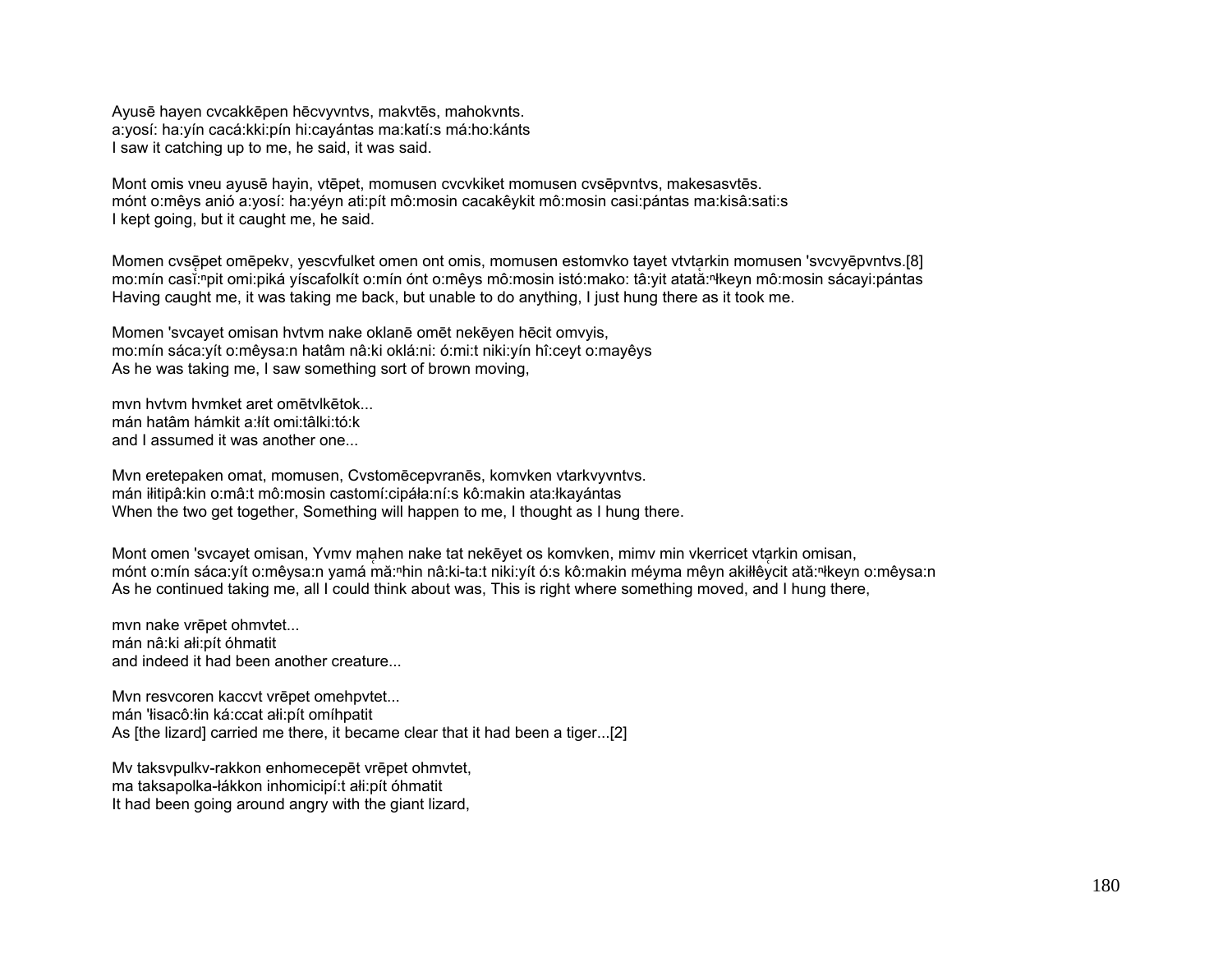momusen mvn ohtasiket hosken... mô:mosin mán ohta:sêykit ho:skín and immediately jumped on the lizard and began scratching him...

Vrusē hat momusen mv vne cvcokpikvtē acvwihket, <sup>a</sup>łósi: há:t mô:mosin ma aní cacokpêykati: a:cawéyhkit After a while, the lizard dropped me from its mouth

momusen mv kaccv min hvtvm ietepoyetv eyacacoket aret omis, mô:mosin ma ká:cca mêyn hatâm a:itipoyíta iyá:cacókit a:łít o:mêys and wanted to fight the tiger back,

mv kaccv tat entvhopkēn 'semontvlē hērēt onkv estohmen estomēceko tayuset... ma ká:cca-ta:t intahopkí:n 'simontalí: hĭ:ʰli:t ônka istóhmin istomí:ciko: tă:ʰyosit but because the tiger was more agile, [the lizard] couldn't do anything...

Mv kaccv tat aohtasiket hoskat, ma ká:cca-ta:t a:ohta:sêykit ho:skâ:t The tiger jumped on the lizard and clawed him,

hvtvm taskat eto cvpv min ervliket ehvcen nekēyicet vlikvtet... hatâm ta:skâ:t itó capá mêyn iłalêykit ihácin nikí:yeycít alêykatit and then jumped halfway up a tree, moving its tail back and forth...

Rataskat hvtvm mv kaccv hoskvntut, taskat mvn momet omēpisekv, eto vcvpv min vlikēpen... ła:tâ:ska:t hatâm ma ká:cca hó:skántot tâ:ska:t mán mo:mít omi:pêysika itó acápa mêyn aleykî:pin Again the tiger would claw it, and then jump back into the tree...

Mv nake casē arat on omat momusen emontvlket vyēpen, ma nâ:ki ca:sí: â:ła:t tón o:mâ:t mô:mosin imóntalkít ayi:pín The creature that had caught me was being defeated,

mv kaccv tat naket estomvt sekon entvhopkē emonkusen... ma ká:cca-ta:t nâ:kit istó:mat sikó:n intahopkí: imônkosin and the tiger was unaffected and still very agile...

Vrēpet omet 'svrēpet momusen emontahlet mv nake tat momusen caset omet, <sup>a</sup>łi:pít o:mít sáłi:pít mô:mosin imontáhlit ma nâ:ki-ta:t mô:mosin ca:sít o:mít He kept on and on until he overcame the thing that had caught me,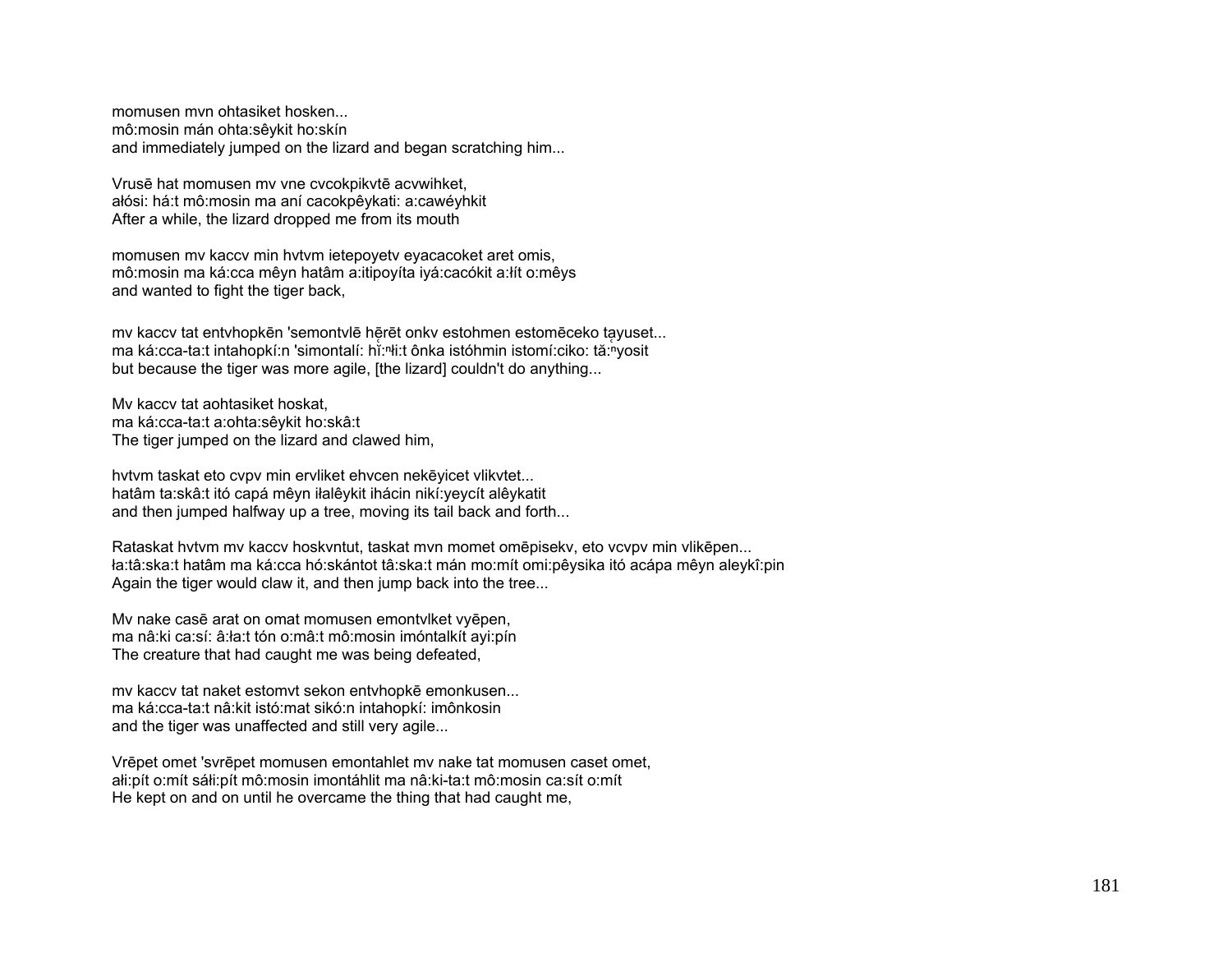Ehuten 'svcayet omē tvlkēs, komvket omisat, ihótin sáca: yít o: mí: tálki: s kô: makit o: mêysa: t and I thought, Surely it is taking me to its den,

my kaccy hytecesky hoskē 'sarē ervcywikat nekēyvyesekut wakkin eswelykēpet omisan... ma ká:cca haticíska ho:skí: sa:łí: iłacáweykâ:t nikĭ:"ayisikót wâ:kkeyn iswilakĭ:"pit o:mêysa:n but when the tiger had first begun clawing the lizard, it dropped me and I had lain there without moving while the two fought...

My taksypulky-rakko tat momusen emontahlacoken my nake casē 'sycarytē tat cywihket hylylatket atat fyccy tat rysumiken momusen, ma taksapolka-łákko-ta:t mô:mosin imontáhlacókin ma nâ:ki ca:sí: sáca:łatí:-ta:t cawéyhkit halală:<sup>n</sup>tkit â:ta:t fácca-ta:t 'łasomêykin mô:mosin Finally the giant lizard that had caught me was defeated, left me there, and slowly disappeared toward its den,

momusen my kaccy tat aatet vlaket cyhecet yehueret omisan, mô:mosin ma ká:cca-ta:t á:a:tít alâ:kit cahi:cít 'vihôyłit o:mêysa:n and right away the tiger came and stood looking at me:

vm punayet okat, Celekis omehaks? maket omis, ám- pona: yít o: kâ: t cilíkeys o: mihâ: ks ma: kít o: mêys Are you not dead? he asked,

mvo 'svm vpvyetvn komet okat tvlkēs komit, omis nak kicvyesekut, wakkin okatet... maó 'samapayítan kô:mit o:kâ:t tálki:s kô:meyt o:mêys nâ:k kĕyncayisikot wâ:kkeyn o:kâ:tit but I thought he only meant to do me harm and lay there speechless...

Celekon omat, cem vnicvranit okis cē. cilíko:n o:mâ:t cim- anévcała:névt o:kévs cî: If you aren't dead, I'm going to help you.

Alikys a:lévkas Get up.

Alihket hyse-ossy fyccyn yhecet likys, cykihcen... a:léyhkit hasi-ó:ssa fáccan ahíci:t léykas cakéyhcin Get up and sit facing east, he told me...

Alihket, hysossy fyccyn yhecyyet lihkin ycyfulotket aret ostihcet... a:léyhkit hasó:ssa fáccan ahícayi:t léyhkeyn acáfolo:tkít a:lít ostéyhcit Getting up, I sat facing east as he circled me four times...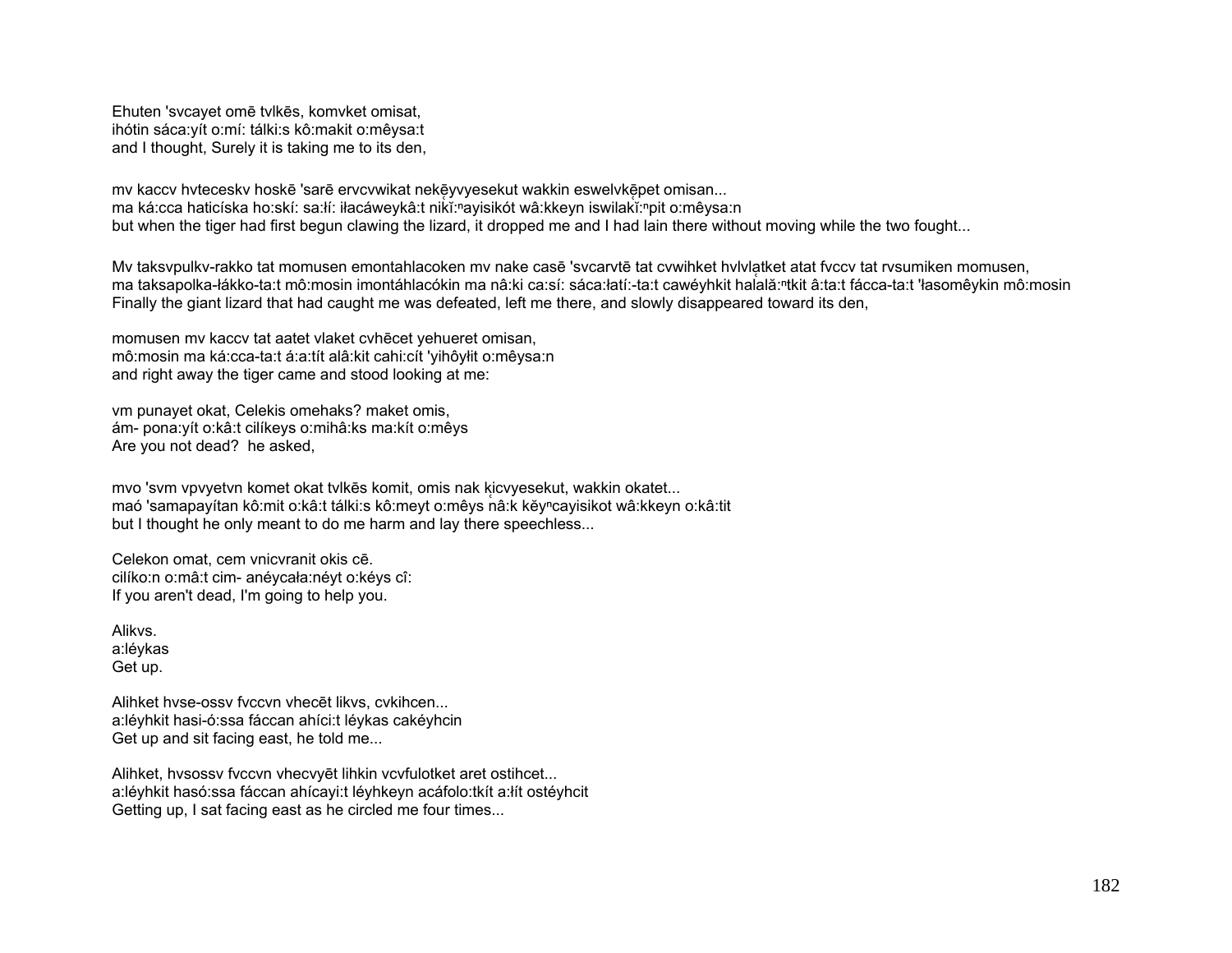Momusen acvcokokvs, maket omen... mô:mosin a:cacokó:kas ma:kít o:mín Now climb upon my back, he said...

Kos, cvhonnepus ēt omēs, kicvyan, kós cahonnipósi:t ô:mi:s keycayâ:n No, for I am quite heavy, I said to him, but [he said,]

momis 'Svm estonhkos. Eco honvntake tis acukoyit vm vretvt os. mô:meys 'sam- istónhko:s ico- honantá:ki-teys á:coko:yéyt am- ałitát ô:s It'll be all right. It's my custom to carry stags on my back.

Monkv naket 'svm estomemahekot vm vretvt os. mônka nâ:kit 'sam- isto:mimá:hikot am- ałitát ô:s So it will be quite all right for me, for this is my way.

Monkv acvcokokvs, cvkicet omen, mônka a:cacokó:kas cakeycít o:mín Go ahead and get on my back, he said,

momusen acokohkin, mô:mosin a:cokóhkeyn and I got on his back,

'svcayat mv nake cvsē 'svcatat ma̯husate-ylken 'svcayet omisan... 'sacâ:ya:t ma nâ:ki casí: 'sacâ:ta:t mă:ʰhosa:ti-ălʰkin sáca:yít o:mêysa:n and he took me back on every path the lizard had brought me on...

Mv hvteceskv mv nake ercasan resvcoran, ma haticíska ma nâ:ki iłcâ:sa:n 'łisáco:łâ:n When we came to where I was first captured,

eccv tis vm vwiken wakkvten... ícca-teys am- awêykin wâ:kkatin my gun, which had been tossed aside, was lying there.

Heyvn eccvt wakket os. hiyán íccat wâ:kkit ó:s Here is a gun.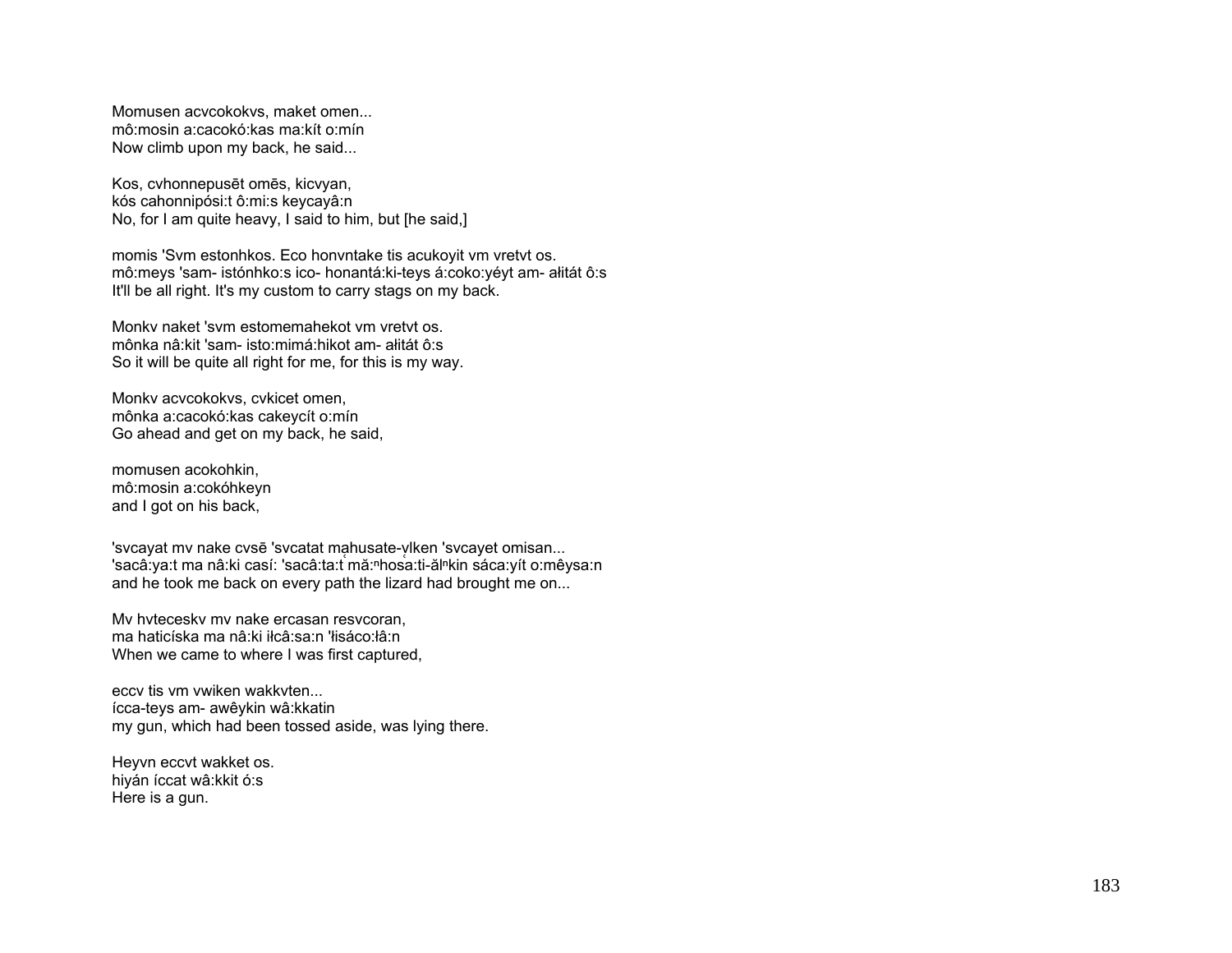Mvn nake cenake tokat omehaks? makisan... mán nâ:ki cinâ:ki tó:ka:t o:mihâ:ks ma:kêysa:n Could it not be yours? he asked...

Mvt eccv cvnaket os, kicin... mát ícca canâ:kit ô:s keycéyn That is my gun, I replied...

Mon omat aesepvs, cvkihcen aesehpin... mó:n o:mâ:t a:isípas cakéyhcin a:isíhpeyn Well, then, pick it up, he told me and I picked it up...

Hvtvm rē-hotvwvn hvtvm eslikvten... hatâm łi:-hotáwan hatâm islêykatin There was also a shot pouch sitting there...

Hvtvm mvn cenaket omekohaks? maken... hatâm mán cinâ:kit omíkoha:ks ma:kín Could this not be yours? he asked...

Hēcvyan mvo rē-hotvwv cvnaket omēpaten... hi:cayâ:n maó łi:-hotáwa canâ:kit omĭ:npatin I looked at it and it was mine...

Mvo asesepvs, cvkihcen, maó a:sisipas cakéyhcin Take it, too, he told me,

mvo asesehpin, 'svcayet, 'svcayet cvhvpo em vhē̯ckusan resvcohret omet... maó a:sisíhpeyn sáca:yít sáca:yít cahapó: im- ahĭ:nckosa:n 'łisacóhłit o:mít and I picked it up, too, and he took me on and on until we were within sight of my camp...

Racvhvtvpecihcet okat, ła:cahatapicéyhcit o:kâ:t He let me off his back, and then said,

Heyvn likit cehēcin, vyēpet cehvpo rorehpetsken, vyeparēs. hiyán lêykeyt cahî: ceyn ayĭ: "pit cihapó: 'łołíhpíckin ayípá:łi: s I will wait and watch until you reach your camp, and then I will leave.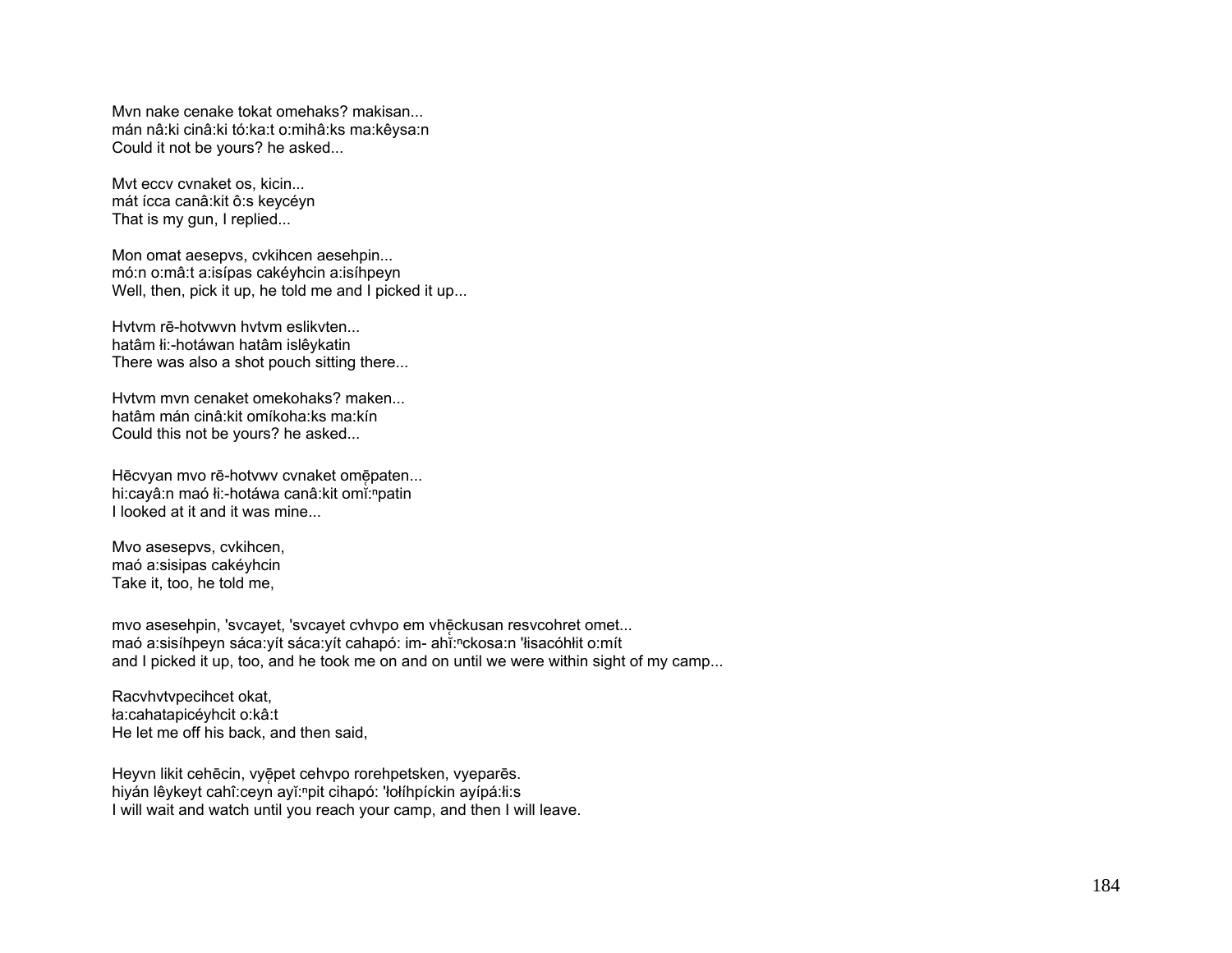Momis vnhopuetake hokkolet welakēt omēs. mô:meys anhopoytá:ki hokkô:lit wila:kí:t ô:mi:s But I have two children.

Mvn vm vcayēcēt hueretskvrēs, cvkicvntut omen... mán am- aca:yí:ci:t hóyłíckáłi:s cakeycántot o:mín You must protect them for me always, he said to me...

Okvyat, Este estitut omehaks? kicin... o:kayâ:t ísti istêytot o:mihâ:ks keycéyn Are they human? I asked...

Poset hvmketut omen kowakkuce mvt hvmken ont on okis. pósit hámkitot o:mín kowa:kkocí mát hámkin ônt ó:n o:kéys One is a cat and the other is a bobcat.

Monkv mvn vcayēcet hueretskvrēs, makvntvs. mônka mán aca:yî:cit hóyłíckáłi:s ma:kántas So these you will protect, he said.

[new paragraph]

Moman vrēpit ervlakit omvyvntat, mo:mâ:n ałĭ:<sup>ⁿ</sup>peyt iłalâ:keyt o:mayánta:t So after all this I arrived home,

a ̜rit omvyētvnket fayē̜pit arit omvyisan penwvt aohtvmēcet omen... ă:ⁿłeyt o:mayí:tánkit fa:yĭ:<sup>ⁿ</sup>peyt a:łéyt o:mayêysa:n pínwat a:ohtámi:cít o:mín and hunting being my way of life, I was hunting [one day] when turkeys began flying nearby...

Mvn vyopkēpit, mán ayó:pki:péyt I began to creep toward them,

arit ayit erorvyan mv penwv ohlikat ielecvn naket anekēyen hehcit omvyan, a:łéyt a:yéyt iło:łayâ:n ma pínwa ohlêyka:t a:ilícan nâ:kit á:niki:yín híhceyt o:mayâ:n and as I crept forward and got to where the turkey was sitting, I saw something moving beneath it

mv nake okhoyvtēt mvt aret omen hehcit momusen mvn okhoyvtētok kohmit... ma nâ:ki okhô:yati:t mát a:łít o:mín híhceyt mô:mosin mán okhô:yati:to:k kóhmeyt and saw it was one of those I was told to protect...